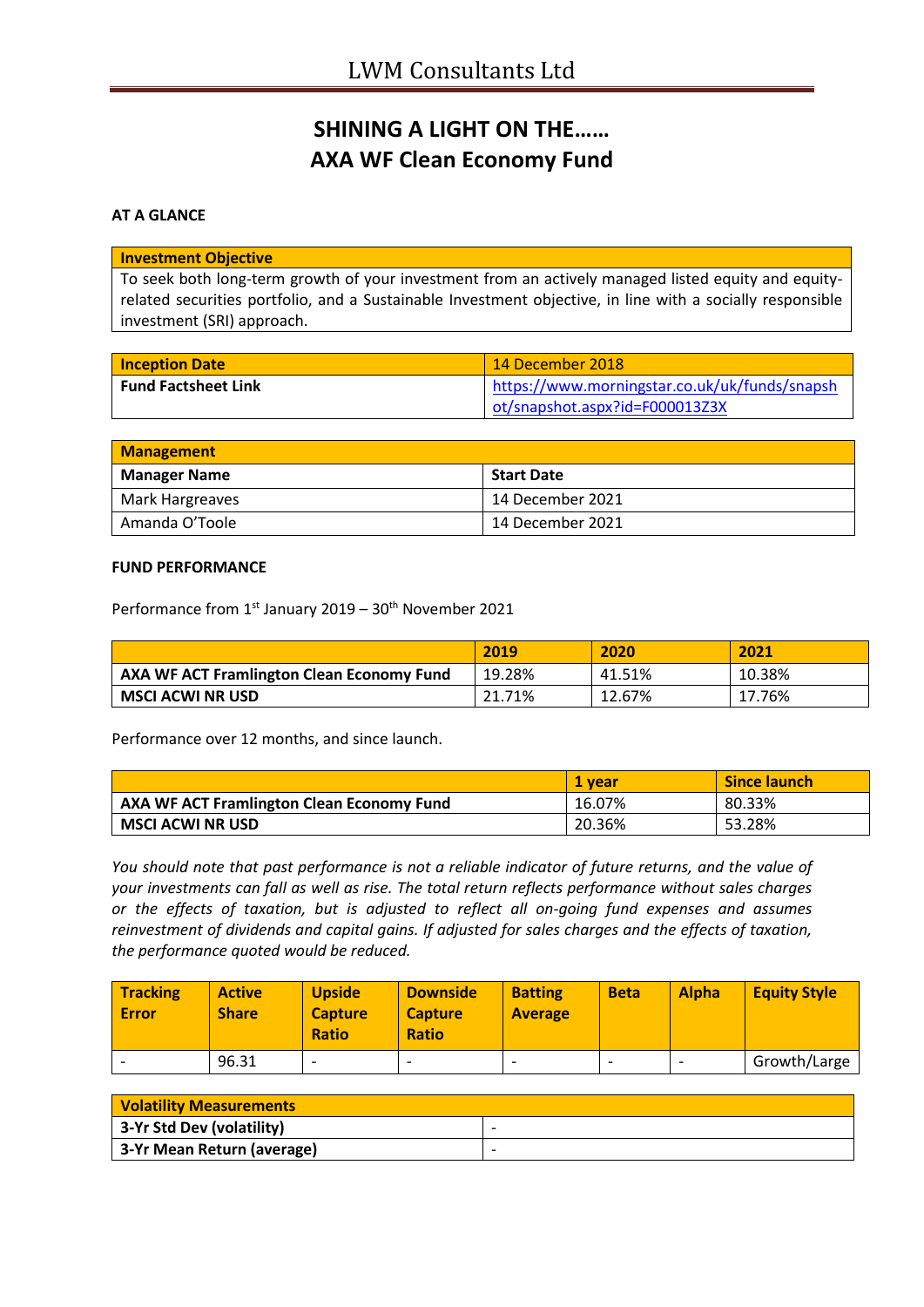## LWM Consultants Ltd

| <b>Investment Style Details</b> |        |  |
|---------------------------------|--------|--|
| Giant                           | 16.42% |  |
| Large                           | 35.19% |  |
| Medium                          | 26.95% |  |
| Small                           | 18.39% |  |
| Micro                           | 1.22%  |  |

| Top 5 Holdings - 54 Equity Holdings |                           |       |
|-------------------------------------|---------------------------|-------|
| Ameresco Inc Class A                | Industrials               | 4.39% |
| NextEra Energy Inc                  | <b>Utilities</b>          | 3.33% |
| Darling Ingredients Inc             | <b>Consumer Defensive</b> | 3.25% |
| Infineon Technologies AG            | Technology                | 2.85% |
| Aptiv PLC                           | <b>Consumer Cyclical</b>  | 2.83% |

| Top 5 Sectors            |        |  |
|--------------------------|--------|--|
| Industrials              | 37.55% |  |
| Technology               | 19.21% |  |
| <b>Basic Materials</b>   | 10.99% |  |
| <b>Consumer Cyclical</b> | 10.14% |  |
| <b>Utilities</b>         | 7.94%  |  |

| <b>Top 5 Regions</b> |        |  |
|----------------------|--------|--|
| <b>United States</b> | 52.68% |  |
| United Kingdom       | 8.84%  |  |
| Netherlands          | 7.59%  |  |
| Germany              | 6.59%  |  |
| Spain                | 5.91%  |  |

## **UPDATE….**

The strategy was launched nearly three years ago aimed at the European market, with a UK version launched this year. The premise behind this is that the scale of investment needed to make change happen is going to enormous, and therefore strategy is looking to invest in those companies which deliver clean energy solutions.

The four pillars of the strategy are low carbon transport (19%), agriculture and food industry (15%), smart energy (37%), and natural resource preservation (28%).

Some of the specific opportunities include grid infrastructure and storage, reduction in waste, growth of recycle and re-use, and more sustainable food production.

They believe that companies that take market share in the future will be those that have the most impactful solutions. They look to invest in those companies with a competitive advantage, margin resilience, high quality management, trustful management team and balance sheet strength.